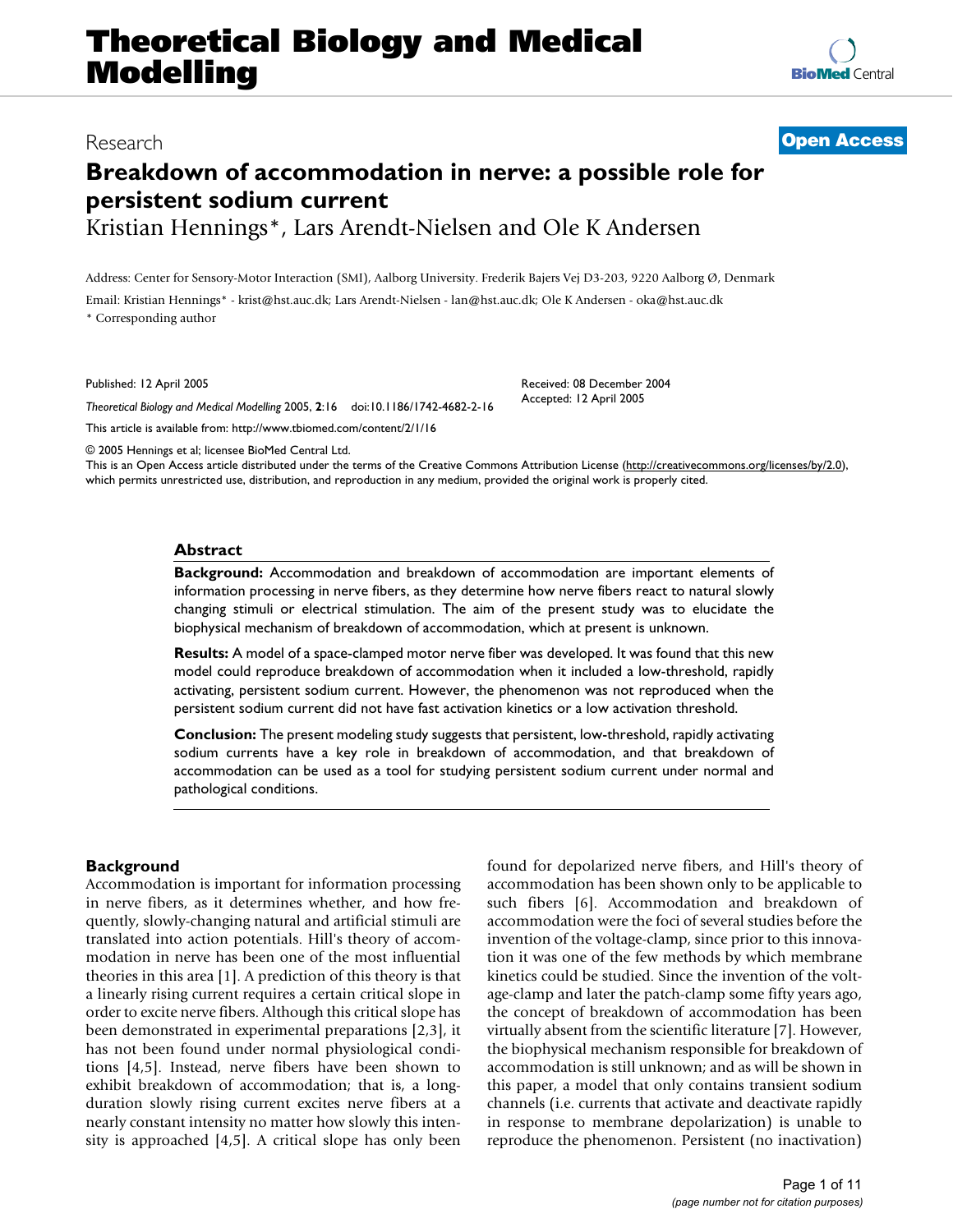and late (slow inactivation) sodium channels have been identified in large dorsal ganglion neurons [8] and it has been found that these channels are needed for modeling latent addition in motor and sensory nerve fibers (i.e. threshold changes to short sub-threshold stimuli [9]). This suggests that persistent or late sodium channels are present in both motor and sensory myelinated nerve fibers and have fast activation kinetics that can initiate action potentials. The present study was undertaken to study the hypothesis that persistent sodium channels create a "threshold region" of membrane depolarization that cannot be exceeded without the generation of an action potential. Thus, it is suggested that persistent sodium channels are the cause of breakdown of accommodation.

The results in the present paper were based on a model of a space-clamped nerve fiber. This model included a persistent sodium channel based on the work of Bostock and Rothwell (1997) [9]. This channel was defined from the transient sodium channel with the following modifications: a) inactivation was removed (a persistent channel); b) the time-constant was slowed by a factor of two (timeconstant); and c) the kinetics was displaced so that the channel was activated at a membrane potential 20 mV more negative than is required to activate the transient channel (voltage shift) [9].

### **Results**

#### *Model validation*

The structure of the model and the choice of parameters allowed it to reproduce four sets of independent experimental data: threshold electrotonus, recovery cycle, latent addition and breakdown of accommodation (see Figure [1\)](#page-2-0). The model was found to have a strength-duration time constant of 133.2 µs, which is similar to the experimental recorded value for the median nerve  $(139 \pm 59 \,\mu s \, [10])$ . Furthermore, the model simulated breakdown of accommodation (see Figure [1](#page-2-0)D). The initial critical slope of the model was found to be 17.3 rheobase/s, which is lower than the experimentally recorded value  $(21.2 \pm 3.72 \text{ rheo}$ base/s) for ulnar nerves. The breakdown of accommodation seen in the model was likewise greater than observed in the ulnar nerve, and was closer to that observed in sensory nerve fibers [5]. The accommodation curve flattened out and remained near 2 rheobases when the time-constant of the current rise was greater than  $\sim$ 150 ms.

#### *Breakdown of accommodation*

In order to study the relationship between the properties of persistent sodium channels and breakdown of accommodation, one parameter at a time (number of channels, voltage shift, time constant) was changed and its influence on breakdown of accommodation was assessed (see Figure [2](#page-3-0)). When the voltage shift was decreased from -20 mV to -10 mV or -0 mV, it was still possible to create breakdown of accommodation by increasing the number of persistent sodium channels to 3.75% (-10 mV) or 15% (-0 mV) of the total number of sodium channels (see Figure [3A](#page-3-1)). However, for a voltage shift of -0 mV, the membrane potential did not return to the resting potential after the generation of an action potential (see Figure [3A](#page-3-1)).

#### *Threshold responses to linearly rising stimuli*

The threshold responses to linearly rising stimuli were significantly modified by the presence of persistent sodium channels (see Figure [4](#page-4-0)). (A threshold response is a response to a stimulus with intensity equal to the excitation threshold of the nerve fiber). Without persistent sodium channels, the threshold response to a linearly rising current of 20 ms duration did not occur at the end of the stimulus but had a latency of 5.04 ms (see Figure [4](#page-4-0)A). With 2.5% persistent sodium channels, the threshold response occurred at the end of the stimulus (see Figure [4](#page-4-0)B). This difference was found for all linearly rising currents tested that had stimulus durations in the range 1 ms to 200 ms; when the model had 2.5 % persistent sodium channels the threshold responses were always observed at the end of the stimulus, whereas without persistent sodium channels the longest latency of the threshold response was 5.04 ms (see Figure [4C](#page-4-0)). For both models, with and without persistent sodium channels, a non-linear response always occurred when the membrane was depolarized to a certain threshold value. This non-linear response initially occurred at the end of the stimulus, and with persistent sodium channels it resulted in an action potential. Without persistent sodium channels, it only resulted in an action potential when the stimulus intensity was sufficient for the response to occur with a latency of 5.04 ms or less.

#### *Threshold electrotonus*

A proportional relationship between the threshold change of a test stimulus and the underlying electrotonic changes in the membrane potential is a fundamental requirement for threshold electrotonus. Such a relationship was found for the model with 2.5% persistent sodium channels (see Figure 5). However, when the persistent sodium channels were removed from the model, the relationship between threshold and membrane potential broke down. This was tested with the conditioning current at an intensity of 40% for the model with persistent sodium currents, and 30.5% for the model without persistent sodium current. These two conditioning current intensities produced similar membrane depolarizations in the two models, which enabled the effect of the persistent sodium channels to be assessed. The relationship between threshold and membrane potential has also been found to break down when nerve fibers are depolarized because of a long-duration conditioning current or ischaemia [6]. Consequently, had the membrane depolarizations not been matched in the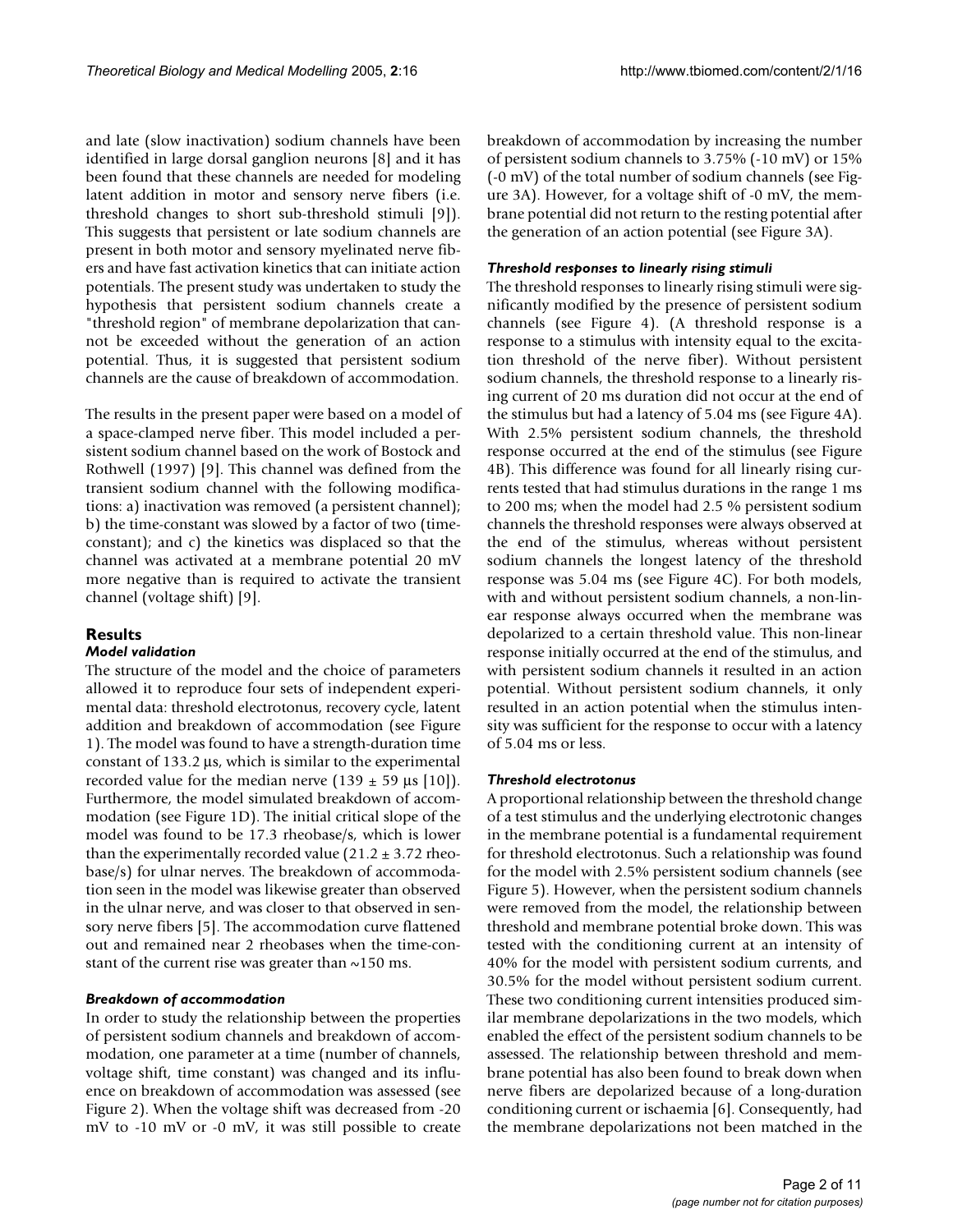<span id="page-2-0"></span>

# Comparison of the new model with experime addition [10], and D) **Figure 1** accommodation curve [5]ntal data for: A) threshold electrotonus [40], B) recovery cycle [41], C) latent

Comparison of the new model with experimental data for: A) threshold electrotonus [40], B) recovery cycle [41], C) latent addition [10], and D) accommodation curve [5]. In threshold electrotonus, a sub-threshold conditioning pulse of 100 ms duration is used to alter the threshold of a test stimulus delayed with respect to the onset of the conditioning pulse. In the recovery cycle, the nerve fiber is excited by a supra-threshold stimulus and the threshold of a test stimulus is determined at inter-stimulus intervals ( $T_{\text{IS}}$ ) of 2 ms to 100 ms. In latent addition, a short duration sub-threshold conditioning stimulus is used to alter the threshold of a test stimulus; the onset of the test stimulus is delayed with regard to the onset of the conditioning stimulus. In the accommodation curve, the threshold of stimuli of the form  $I_S(1-e^{-t\tau})$  was determined, where τ was the time-constant of the current rise. In A, the bold line is the initial critical slope, which was estimated from the first four points in the accommodation curve where it is approximately a straight line. Experimental range: a) minimum and maximum of the experimental range, b) and c) mean ± standard deviation.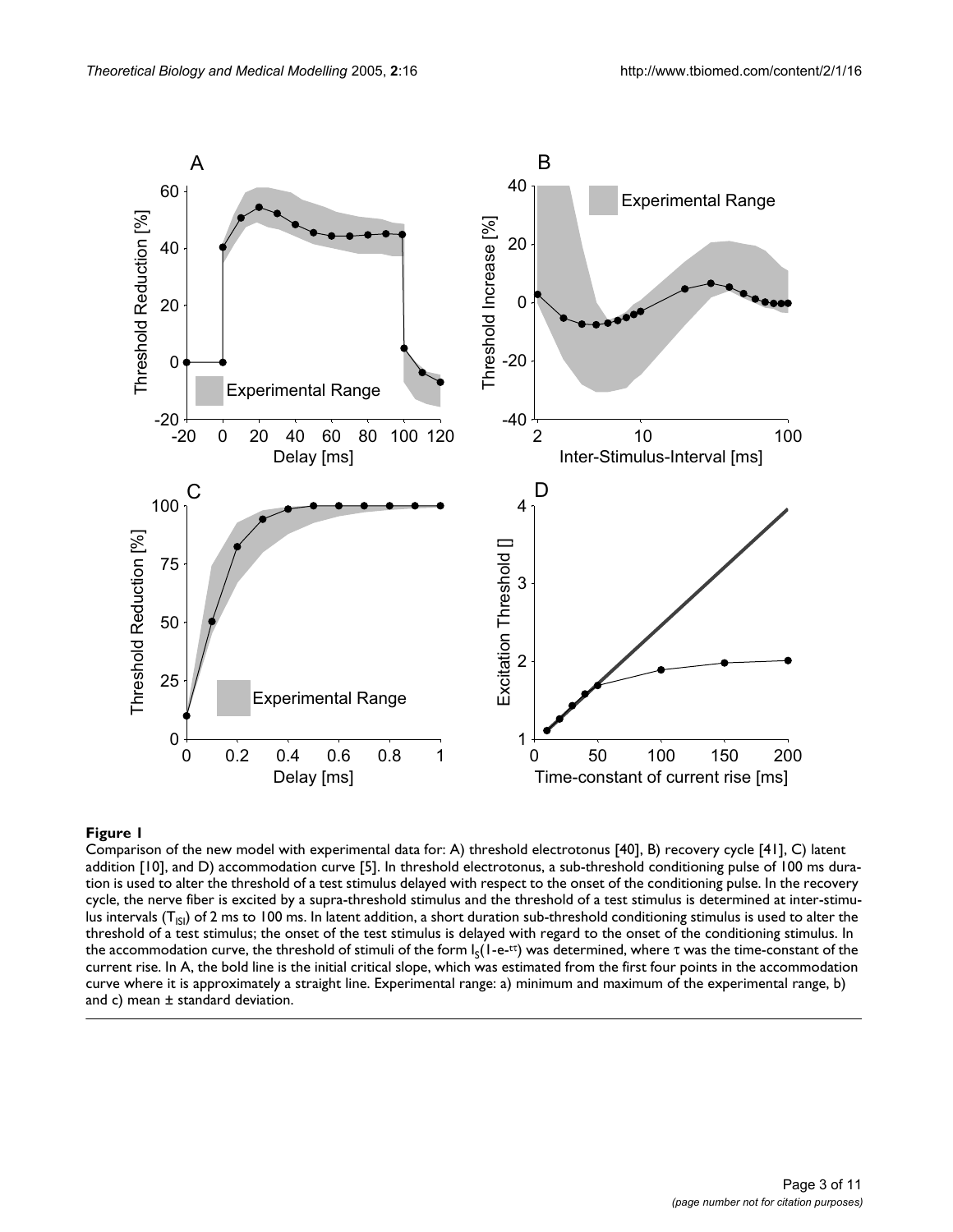two models, the loss of the relationship between threshold and membrane potential may have been attributable to the greater membrane depolarization in the model without persistent sodium channels.

<span id="page-3-0"></span>

### **Figure 2**

Relationship between the properties of persistent sodium channels and breakdown of accommodation: A) Number of persistent sodium channels (number of persistent sodium channels: 1.0%, 1.5%, 2.0%, **2.5%**, and 3.0%). B) Voltage shift of the kinetics of the persistent sodium channels relative to the transient sodium channels (voltage shift: -0 mV, -5 mV, - 10 mV, -15 mV, and **-20 mV**). C) Time constant of persistent sodium channel activation (time-constant slowed by a factor of: 10, 6.66, 4.5, 3.0, **2.0**, and 1.0). A thick line and bold number indicates the default model.

<span id="page-3-1"></span>

# Figure 3

*Theoretical Biology and Medical Modelling* 2005, 2:16 http://www.tbiomed.com/content/2/1/16

Relationship between voltage shift of persistent sodium channels relative to transient sodium channels and the shape of the action potential. For voltage shifts of -10 mV and -0 mV, the number of persistent sodium channels is set to a value (3.75% and 15%, respectively) that would produce approximately the same degree of breakdown of accommodation as the default model (voltage shift of -20 mV). A) The shape of the action potentials. B) The accommodation curves for the three voltage shifts of -20 mV $\bullet$ , -10 mV $\bullet$ , and -0 mV $\blacktriangle$ .

#### **Discussion**

We have used a model of a space-clamped motor nerve fiber to provide evidence for a link between persistent sodium currents and breakdown of accommodation. The model demonstrated that these channels might be the cause of breakdown of accommodation, as their inclusion enabled the model to reproduce the phenomenon (see Figure [1D](#page-2-0)). It also demonstrated that such channels are likely to be low-threshold and rapidly activating (see Figure [2](#page-3-0)). The low-threshold property is further supported by the fact that although breakdown of accommodation can be reproduced by high-threshold persistent sodium channels, in this case it results in an action potential that does not return to the resting potential (see Figure [3\)](#page-3-1).

# *Experimental evidence for the role of persistent sodium current in breakdown of accommodation*

Persistent, late sodium currents have been observed in large dorsal root ganglion cells. These current were found to have a low threshold and fast activation kinetics and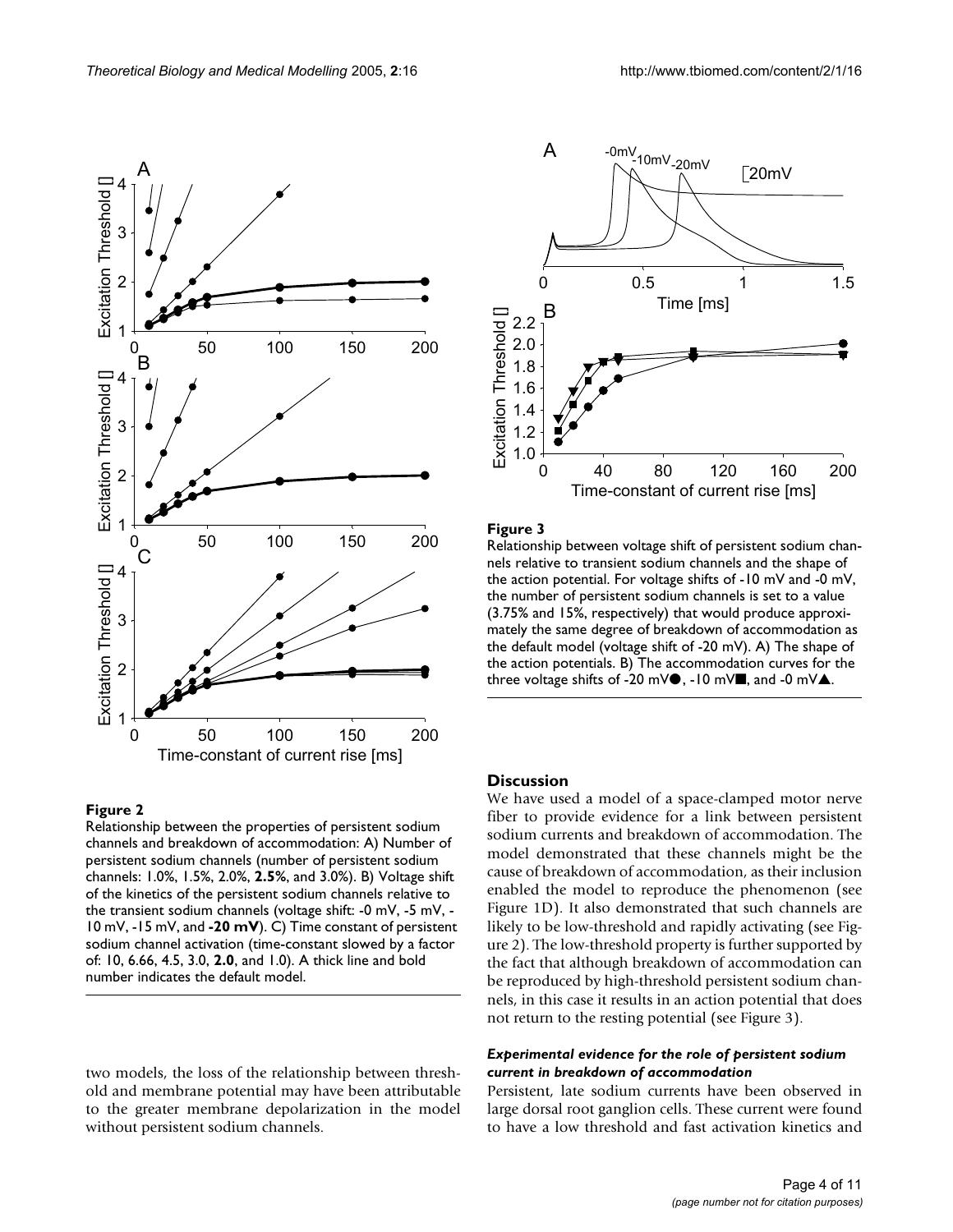<span id="page-4-0"></span>

#### Figure 4

Responses of the new model without (A) and with (B) persistent sodium channels to a linearly rising current; (C) the latencies of the threshold responses for the models without (bold line) and with (thin line) persistent sodium channels. In subfigures (A) and (B) the responses for each model are shown for increasing stimulus intensities: A) 0.950, 0.975, 1.00, and 1.025 excitation threshold, and B) 0.925, 0.950, 0.975, and 1.00 excitation threshold. Threshold responses are drawn with bold lines.

were therefore expected to modulate membrane excitability by amplifying and prolonging depolarization from a generator potential or an external electrode [8,11]. Indirect evidence has been obtained for the presence of such channels in both large diameter sensory nerve fibers and motor nerve fibers [9], and they can produce regenerative currents that facilitate action potential generation. Persistent sodium channels have been shown to amplify otherwise sub-threshold depolarization, thereby initiating action potentials [12]. Furthermore, acidification and



### Figure 5

Electrotonus (A) and threshold electrotonus (B) of the new model with (thick line) and without (thin line) persistent sodium channels. The intensities of the conditioning currents were 40% and 30.5% of the threshold of the test stimulus alone for the model with and without persistent sodium channels, respectively.

alkalization within the physiological range have been found respectively to decrease and increase persistent and late sodium currents [13]. This pH-dependence of the late sodium current correlates well with experimental observations of breakdown of accommodation. Hence, breakdown of accommodation has been found to decrease during ischaemia and increase during hyperventilation [5]. Furthermore, when nerve fibers are depolarized with a polarizing current, there is a decrease in the threshold to triangular stimuli [14]. This suggests that it is not membrane depolarization *per se* that causes loss of breakdown of accommodation and the presence of a critical slope for slowly rising stimuli. In the present study, the loss of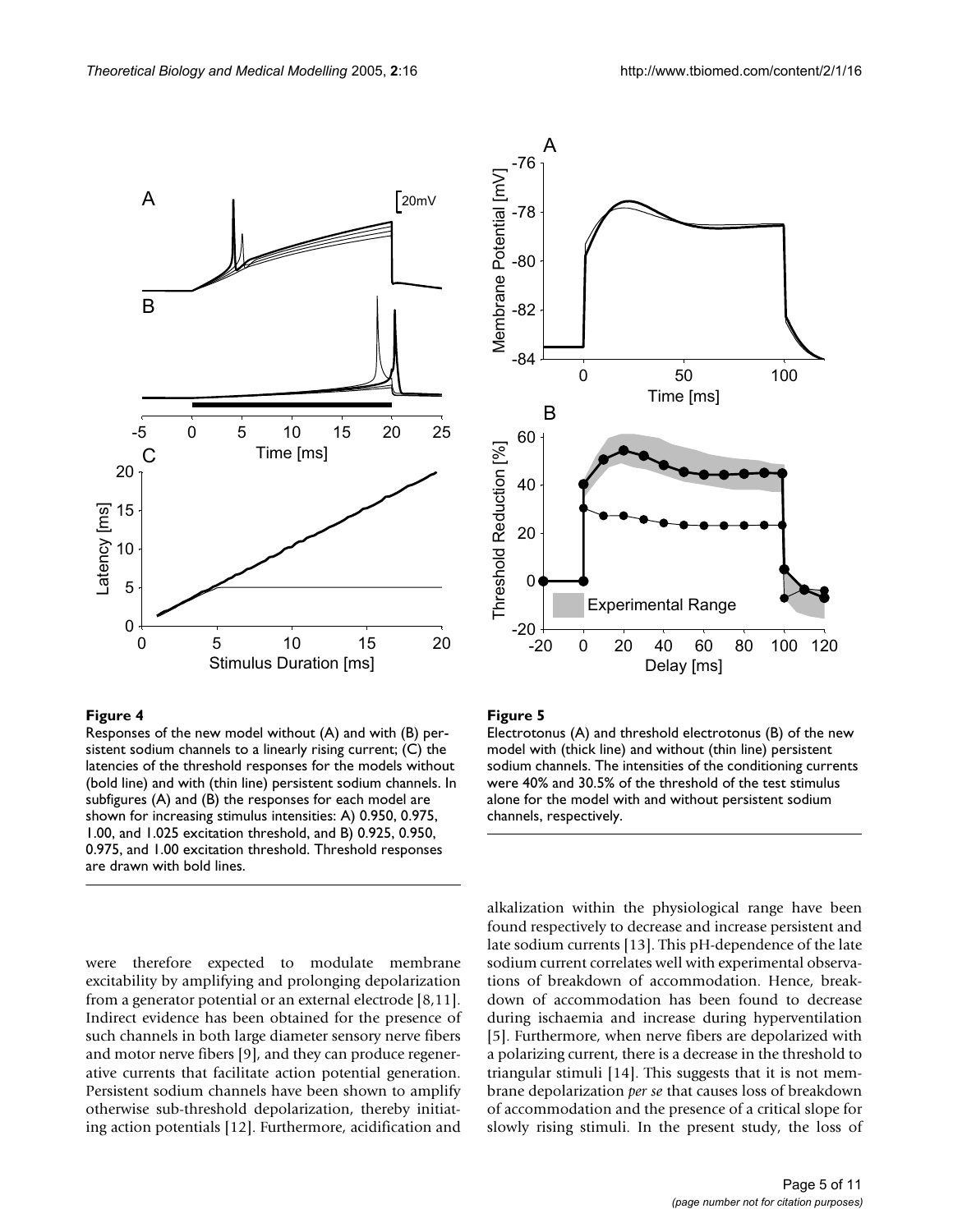breakdown of accommodation is explained by loss of the persistent sodium current, such as would be caused by ischaemic depolarization due to acidification. Consequently, the present study predicts that the critical slope found by [2] was caused by ischaemic acidification and not membrane depolarization.

# *The effect of persistent sodium channels on threshold responses*

In the present study, when the models with and without persistent sodium currents were stimulated by linearly rising currents, non-linear responses always resulted in action potentials when the model exhibited breakdown of accommodation. However, without breakdown of accommodation, non-linear responses only resulted in action potentials when they occurred within a "critical latency" from the onset of the stimulus. Without a "critical latency", which is the case with breakdown of accommodation, the threshold response occurred at the cessation of a long linearly rising stimulus. Consequently, the threshold for such stimuli is nearly constant regardless of their duration. However, when there is a "critical latency", the membrane potential needs to reach the voltage threshold within this "critical latency" for the nerve fiber to fire an action potential. The critical slope will then be proportional to the voltage threshold for which a non-linear response occurs divided by the "critical latency"; i.e. a decrease in "critical latency" results in an increased critical slope.

#### *Model limitations*

The present model simplifies existing knowledge of neuronal morphology and the distribution of ion channels. With regard to ion channels, only two potassium channels and two sodium channels were included in the model, but at least five distinct potassium channels [15] and three persistent and late sodium channels [11] have been identified, besides the classical transient sodium channel [16]. Unfortunately, current knowledge of the potassium and sodium channels in motor nerve fibers does not provide enough detail to allow modeling of them all. For example, the channel densities and kinetics are not known for all five potassium channels [15], and the kinetic data we have for the slow and fast potassium channels are likely to represent amalgamations of several channel species into single stereotypes [16]. Consequently, the present model is based on an amalgamation of distinct channels into stereotypes and the detailed geometrical structures of motor nerve fibers into a gross equivalent electrical circuit. The parameters of the model were based on experimental current- and voltage-clamp recordings whenever possible and the results obtained were found to be in line with experimental work. Consequently, these simplifications appear justified and therefore provide a basis for studying the biophysical properties of breakdown of accommodation. This assumption is supported by previous work where models have provided insights into biophysical mechanisms [9,17,18]. However, the internodal leak resistance  $(R<sub>II</sub>)$  in particular was not based on experimental data, but was instead set by trial and error to a value that would enable the model to reproduce known experimental data. This approach was used since few experimental data on the internodal leak resistance are available. There are only modeling data on the periaxonal resistivity [19], but further modeling data suggest that the longitudinal conductance of the myelin sheaths has to be taken into account in determining the internodal leak resistance [20]. Consequently, an internodal leak resistance based solely on the width of the periaxonal space is likely to be an underestimate. The unknown resistivity of the periaxonal space presents further difficulties in obtaining a value for internodal leak resistance on the basis of experimental data alone. For these reasons we believe that the present approach was justified.

#### *Alternative explanations of breakdown of accommodation*

An alternative explanation for breakdown of accommodation could be the gating mode of the transient sodium channel [21]. The present paper follows the convention of assuming that activation and inactivation are two independent processes (i.e. the formalism of [22]). Today, it is known that activation and inactivation are inter-dependent, and that most transient sodium channels will go through an open state before entering an inactivated state [21]. This difference between the Hodgkin and Huxley formalism and recent knowledge of transient sodium channel function may have a synergistic role in breakdown of accommodation. Hence, a transient sodium channel with little inactivation before channel opening would not permit a critical slope and loss of breakdown of accommodation. However, this explanation remains unproven and would not change the conclusion of the present study, that persistent and late sodium channels can cause breakdown of accommodation. The interdependence of transient channel activation and inactivation may change the densities of persistent sodium channels needed for creating breakdown of accommodation, and thus there may be synergism between transient and persistent sodium channels.

A second explanation may be m-h overlap in the activation/inactivation kinetics of the transient sodium channel. For transient sodium channels, there is a region of membrane depolarization in which a persistent sodium current is generated l [23]. This is caused by channel activation while the membrane is still not sufficiently depolarized for all the channels to be inactivated, a phenomenon that has been termed m-h overlap. A theoretical study has demonstrated that the original squid axon model of Hodgkin and Huxley has breakdown of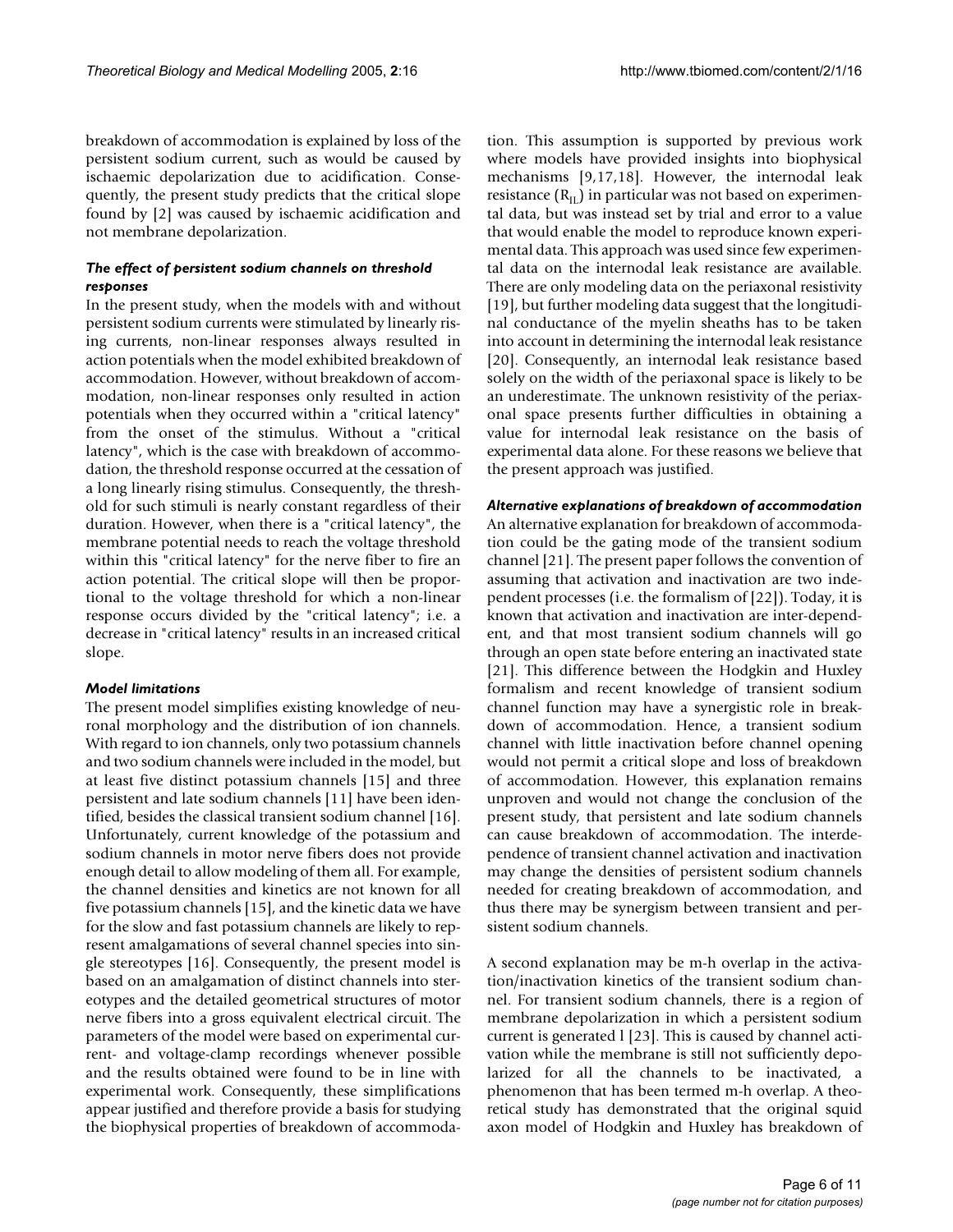accommodation as a result of m-h overlap [23]. In this paper and other studies [9,24], persistent sodium channels are modeled as discrete channels. However, this does not imply that they are physically different from transient sodium channels. Three discrete persistent and late sodium currents have been identified on the basis of inactivation kinetics [11] in addition to the classical transient sodium current [16], but only one sodium channel  $Na<sub>v</sub>$ (1.6) has been found in the nodes of Ranvier in large peripheral nerve fibers [25]. This may suggest that persistent and late sodium currents are not generated specifically, but instead by transient sodium channels that operate in a gating mode with no or slowed channel inactivation. The modeling of persistent sodium current as created by persistent sodium channels does not provide evidence for the existence of such channels, only evidence that persistent sodium current can lead to breakdown of accommodation. Consequently, such persistent sodium current may be created by m-h overlap. However, in studies on persistent sodium currents, it has been argued that m-h overlap is not consistent with the observed kinetics [8,11]. Evidently, in mammalian nerve fibers, the persistent sodium current is most likely not generated by m-h overlap; but the study of [23] suggests that m-h overlap may be important for the persistent sodium current and breakdown of accommodation in squid axons.

### **Conclusion**

The present modeling study has demonstrated that persistent sodium currents can create a "threshold region" for membrane depolarization that cannot be exceeded without the generation of an action potential. Thus, a persistent sodium current may be the underlying biophysical mechanism for the breakdown of accommodation to slowly rising currents, which are observed under normal physiological conditions in mammalian nerve fibers [4,5]. This suggests that accommodation curves can be used as a tool for studying persistent sodium currents under normal and pathological conditions.

# **Methods**

#### *Electrical model of a motor nerve fiber*

The structure of the model of the space-clamped motor nerve fiber was based on previous models used for studying the accommodative properties of such fibers [9,26,27]. The present model represents a motor nerve fiber by the electrical equivalent circuit shown in Figure [6.](#page-7-0) The geometry of the node and internode was based on studies on the morphology of cat ventral spinal roots. The geometrical parameters were taken from cats of 1–11 years of age for a motor nerve fiber with a diameter of 14 µm (see Table 1). The nodal, internodal and myelin capacitances in the electrical equivalent circuit were calculated on the basis of these geometrical parameters and experimentally estimated capacitances per square

#### **Table 1: Geometrical parameters**

| Inter-nodal length (L)           | $1.37$ mm   | [45] |  |
|----------------------------------|-------------|------|--|
| Inter-nodal diameter (d.)        | $8.8 \mu m$ | [46] |  |
| Nodal diameter (d <sub>n</sub> ) | $3.5 \mu m$ | [47] |  |
| Nodal length (I)                 | l um        | [48] |  |
| Number of myelin lamella (N)     | 141         | [46] |  |
|                                  |             |      |  |

#### **Table 2: Electrical parameters**

| Nodal capacitance $(c_n)$      | $2 \mu F/cm^2$              | [39] |  |
|--------------------------------|-----------------------------|------|--|
| Internodal capacitance $(c_i)$ | $l \mu F/cm^2$              | [49] |  |
| Myelin capacitance $(c_m)$     | 0.1 $\mu$ F/cm <sup>2</sup> | [50] |  |

micrometer (see Table 2 and Figure [6\)](#page-7-0). The internodal leak resistance  $(R<sub>il</sub>)$  and nodal resting potential were set by trial and error rather than calculated from geometrical and electrical parameters (see section entitled 'Validation', below).

#### *Ionic currents*

Five major ionic currents have been identified in myelinated nerve fibers as necessary for modeling a wide variety of experimental data: the transient sodium current  $(Na_t)$ for modeling the action potential [22], and the persistent sodium current  $(Na_n)$  for modeling latent addition [9] and the recovery cycle [24]. Fast  $(K_f)$  and slow  $(K_s)$  potassium currents have been shown to explain accommodation to depolarizing conditioning currents [28]. Accommodation to hyperpolarizing currents can be explained by a hyperpolarization-activated cation conductance  $(I_H)$ , which is also thought to limit hyperpolarization in nerve fibers after they have conducted a train of impulses [28,29].

Transient and persistent sodium channels were included in the node, but following the work of [9] they were omitted from the internode for simplicity. The hyperpolarization-activated cation conductance was omitted from the model as it does not influence the response of nerve fibers to depolarizing stimuli [14]. Based on the work of [28,30,31]., the slow potassium current was included in the node as well as the internode. There is evidence for the localization of fast potassium channels in the paranode [32-35] As the paranode was not included in the present model, it was impossible to include fast potassium channels at this location. Instead, the approach used by [36] was applied and the fast potassium channels were included in the node. The ionic currents were described as being generated through membrane conductances (see Figure [6\)](#page-7-0). The sodium con-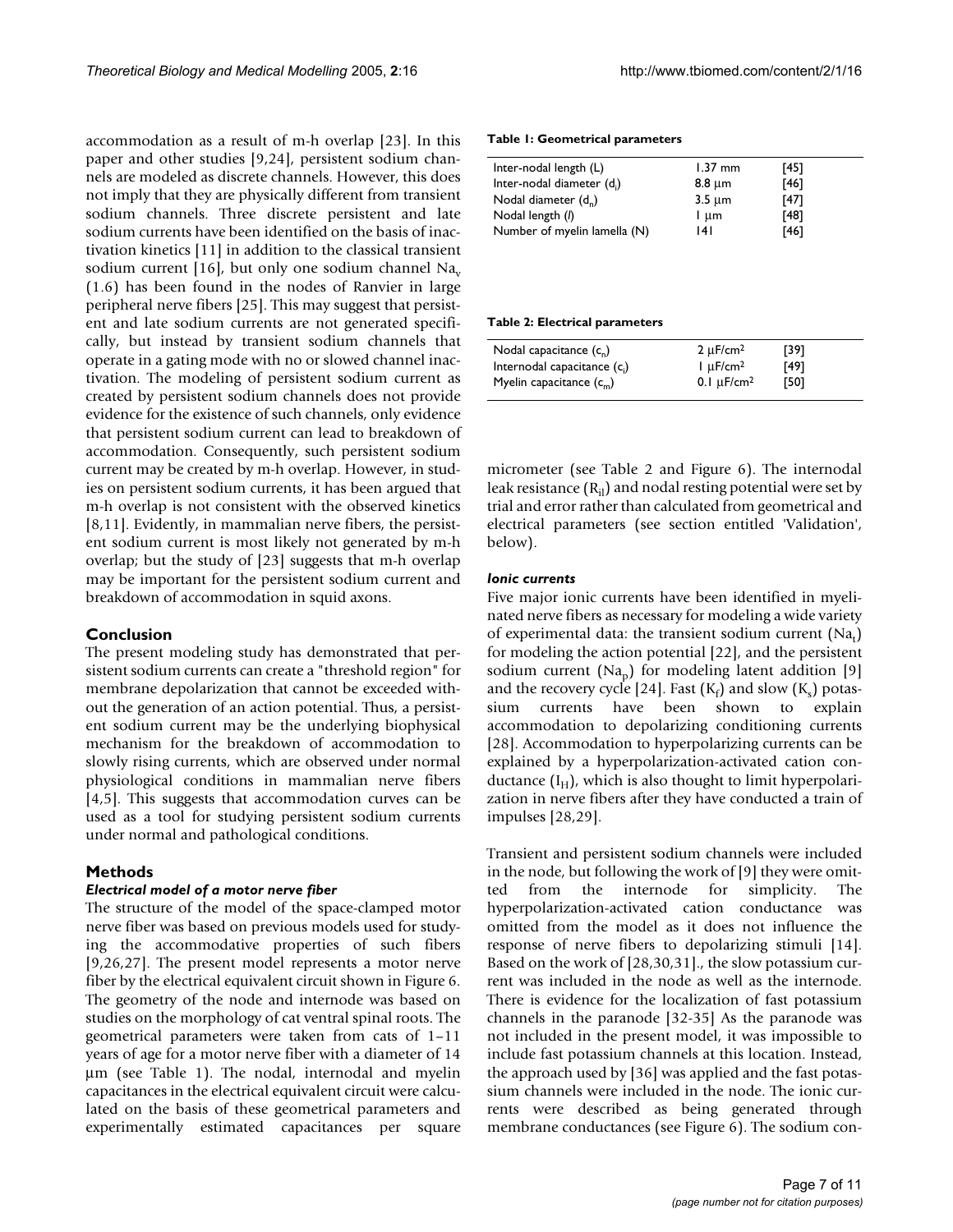<span id="page-7-0"></span>

# **Figure 6**

Equivalent circuit for a space-clamped motor neuron. The model consisted of a node and an internode. Both the node and the internode contained non-linear current sources, which were calculated from equilibrium potentials and conductances. Channel types and maximum ionic conductances: node, transient sodium (Na<sub>t</sub>, 276nS), persistent sodium (Na<sub>p</sub>, 7.1nS), fast potassium (K<sub>p</sub> 4.1nS), and slow potassium (K<sub>s</sub>, 17.4nS); internode, slow potassium (K<sub>s</sub>, 87.1nS) and leak conductance (L, 1.7nS). The linear parameters of the model were: C<sub>n</sub>, nodal capacity (0.22pF), C<sub>i</sub>, internodal capacity (379pF), C<sub>m</sub>, capacity of the myelin sheath (0.17pF), and R<sub>il</sub>, internodal leak resistance (41 MΩ).

ductances and slow potassium conductance in the node were based on single channel conductances and channel densities. Single channel conductances of 13pS and 8pS were used for the sodium channels and slow potassium channels, respectively [37]. The nodal densities for the sodium and slow potassium channels were set to 1000 channels/ $\mu$ m<sup>2</sup> [37] and 100 channels/ $\mu$ m<sup>2</sup> [38], respectively. The ion conductance of the fast potassium current was based on the work of [16], who found a fast potassium conductance of 15nS and a capacitive load of 1.4pF on the nodal membrane. The conductance of the fast potassium current was set from an estimate of the membrane area [16], which was based on the nodal

capacitance in experimental data and the nodal capacitance per square micrometer [39].

The nodal resting potential was kept stable by a current leak to the internode, and the internodal resting potential was determined from this relationship. The internodal resting potential was kept stable by a small internodal sodium leak conductance. The nodal persistent sodium conductance was set by the fraction of nodal sodium channels that would be persistent. Therefore, the total number of nodal sodium channels was kept constant for all simulations.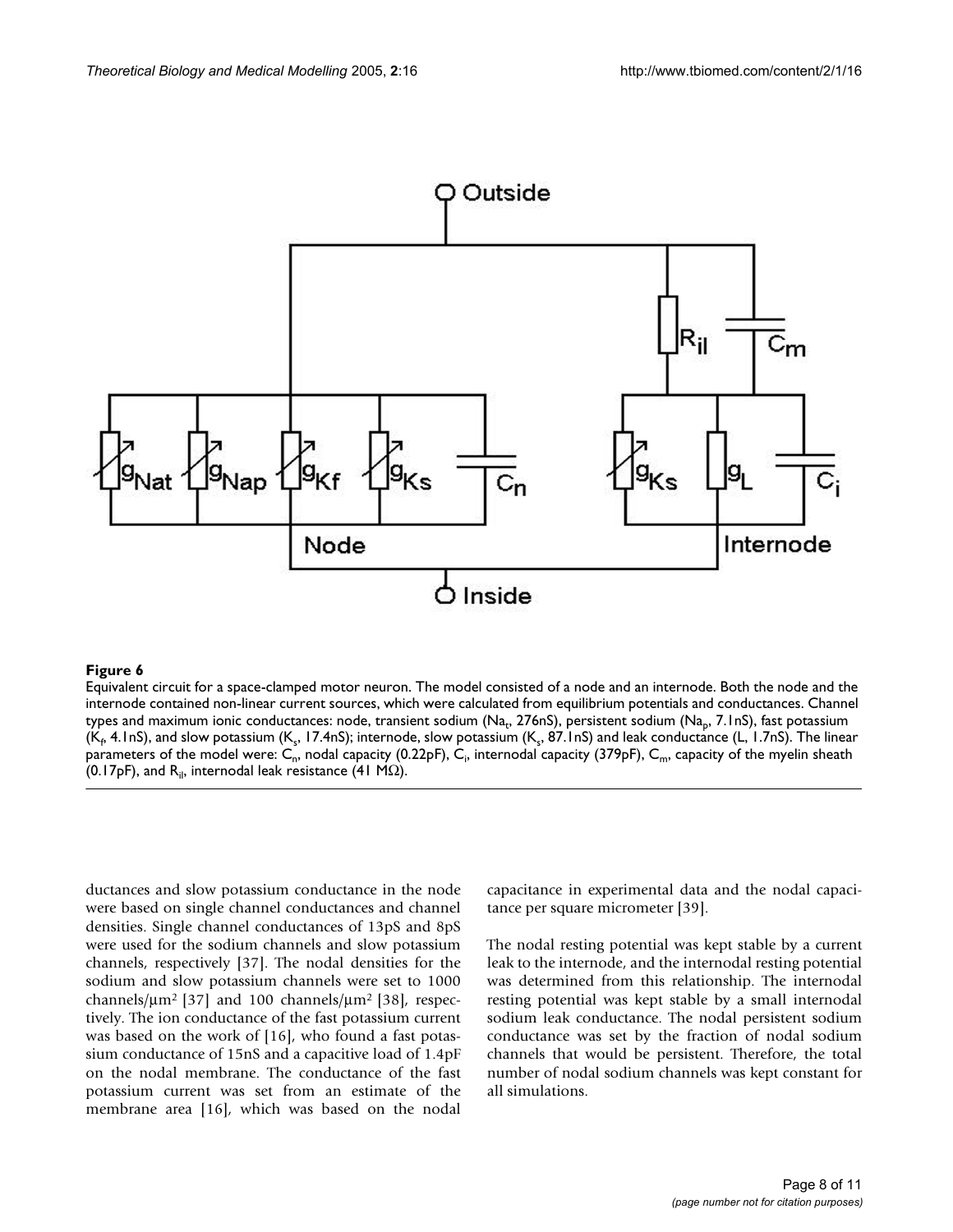|                    | $Q_{10}$ | A         | в        | с    |
|--------------------|----------|-----------|----------|------|
|                    |          | $ms^{-1}$ | mV       | mV   |
| $\alpha_{\rm m}$   | 2.2      | 1.86      | $-18.4$  | 10.3 |
| $\beta_m$          | 2.2      | 0.086     | $-22.7$  | 9.16 |
| $\alpha_{h}$       | 2.9      | 0.0336    | $-111.0$ | 11.0 |
| $\beta_{\sf h}$    | 2.9      | 2.3       | $-28.8$  | 13.4 |
| $\alpha_{\rm p}$   | 2.2      | 0.93      | $-38.4$  | 10.3 |
| $\beta_{p}$        | 2.2      | 0.043     | $-42.7$  | 9.16 |
| $\alpha_{n}$       | 3.0      | 0.00798   | $-93.2$  | 1.1  |
| $\beta_n$          | 3.0      | 0.0142    | $-76.0$  | 10.5 |
| $\alpha_\text{s}$  | 3.0      | 0.0122    | $-12.5$  | 16.9 |
| $\beta_{\text{s}}$ | 3.0      | 0.000736  | $-80.1$  | 12.6 |

| Table 3: Rate constants |
|-------------------------|
|-------------------------|

# *Membrane kinetics*

The non-linear membrane dynamics were based on human data [16]. The ionic current was given as: transient sodium current  $i_{Nat} = G_{Nat}m^3h(E-E_{Na})$ , persistent sodium current  $i_{Nap} = G_{Nap} p^3 (E-E_{Na})$ , fast potassium current  $i_{Kf}$  =  $G_{\text{Kf}}n^4(E-E_K)$ , and slow potassium current  $i_{\text{Ks}} = G_{\text{Ks}}s(E-E_K)$ . The fractional activations (m, h, p, n and s) were given by the differential equation:

 $dx/dt = \alpha_{\rm v}(1-x) - \beta_{\rm v}x$ , for  $x = m$ , h, p, n, s

where  $\alpha_{m}$ ,  $\alpha_{p}$ ,  $\alpha_{n}$ ,  $\alpha_{s}$  = A(E-B)/(1-exp((B-E)/C));  $\beta_{m}$ ,  $\alpha_{h}$ ,  $\beta_{p}$ ,  $\beta_{n'}$ , β<sub>s</sub> = A(B-E)/(1-exp((E-B)/C)), β<sub>h</sub> = A/(1+exp((B-E)/C)) (see Table 3 for the constant: A, B, and C) and E is the membrane potential. The rate constants ( $\alpha_x$  and  $\beta_x$ ) where scaled by appropriate  $Q_{10}$  factors to a temperature of 37°C (see Table 3). All membrane kinetics were the same as those of [16] except the kinetics for the slow potassium current (see section entitled 'Validation', below). In order to allow the model to reproduce threshold electrotonus, it was necessary to modify the slow potassium channels. The kinetics were changed in order to slow the channel activation and to lower the fraction of open slow potassium channels at the resting potentials for the node and internode.

#### *Validation*

The model was validated with four sets of experimental data: threshold electrotonus [40], recovery cycle [41], latent addition [10] and accommodation curve [5] (slope and breakdown of accommodation). Threshold electrotonus is important as it provides insight into internodal conductances in human subjects *in vivo*, and it is promising for providing insight into disease mechanisms in neurological disorders [42]. In threshold electrotonus, subthreshold currents are used to alter the nodal and internodal membrane potentials. The change in threshold to a test stimulus is measured during the sub-threshold current, and this pattern of threshold alternations is termed threshold electrotonus [43]. The recovery cycle is a series of threshold fluctuations following an action potential. It is obtained by stimulating with a suprathreshold conditioning pulse and estimating the threshold with a subsequent test stimulus at various inter-stimulus intervals [43]. The threshold is usually tracked up to 200 ms after the conditioning pulse, during which time it goes through the absolute refractory period, relative refractory period, supernormal period and subnormal period. During the refractory and subnormal periods the threshold is increased, whereas it is decreased during the supernormal period [42,44]. Latent addition is obtained in the same manner as the recovery cycle [9,10]. The difference between the recovery cycle and latent addition is that the conditioning pulse is sub-threshold in latent addition but super-threshold in the recovery cycle. The strength-duration time constant τ was determined from the latent addition curve by fitting the function  $S2 = 100$ . 90e-s/<sup>τ</sup> to the simulated data, where S2 is the threshold of the test stimulus and s is the delay between the subthreshold conditioning stimulus and the test stimulus. Eleven delays, equally spaced between 0.0 ms and 1.0 ms, were used in this fit (see [10] for a more detailed description of the estimation of the strength-duration time constant using latent addition). The accommodation curve is a plot of the threshold current as a function of the timeconstant of current rise for exponentially rising stimuli [5]. Exponentially rising stimuli have the form  $I_s(1-exp(-))$  $t/\tau$ ), where  $\tau$  is the time-constant of current rise.

Five parameters were adjusted in order to fit the model to these experimental data: the nodal resting potential, the internodal leak resistance, the internodal slow potassium conductance, the nodal persistent sodium conductance and the kinetics of the slow potassium channel. Throughout the paper, modeling data are presented as superim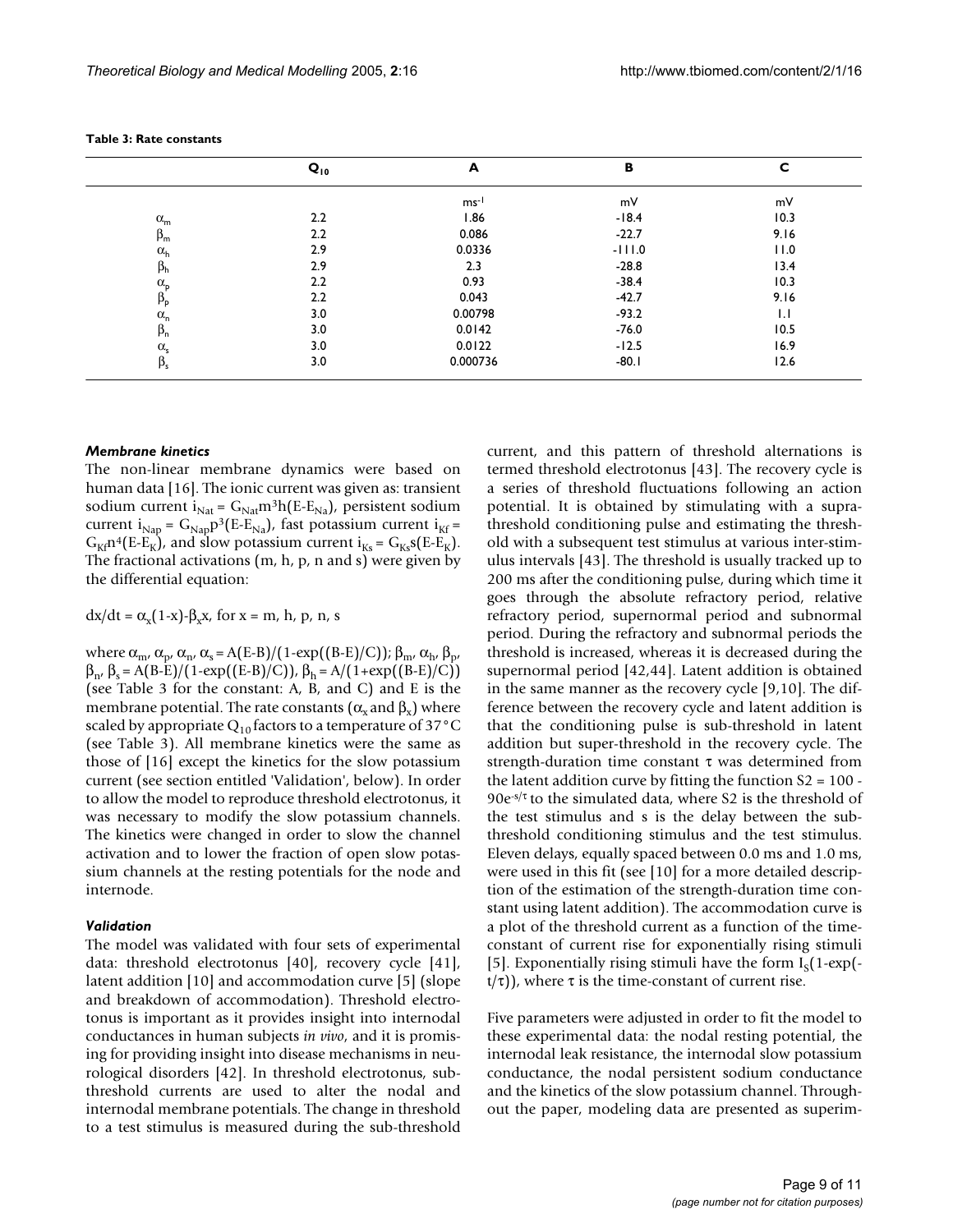posed on the corresponding experimental ranges, a method taken from [24].

#### *Implementation*

The model was implemented in C and integrated by Euler's method with a time step of 2 µs. The model was interfaced with Matlab 6.0 as a mex function, and m-functions were written to estimate measurements of axonal excitability. The excitability measurements were based on a binary search algorithm, which determined the excitation threshold with an accuracy of 0.1pA. An action potential was identified if the nerve fiber was depolarized to -30 mV with a rate of rise of more than 60 mV/ms. Stimulation was achieved by an intracellularly-injected current in the node.

#### **Competing interests**

The author(s) declare that they have no competing interests.

### **Authors' contributions**

KH contributed extensively in all phases of the present study. OKA and LAN contributed to the planning of the study and to the discussion of the results.

#### **References**

- 1. Hill AV: **Excitation and accommodation in nerve.** *Proc R Soc* 1936, **119:**305-355.
- 2. Lucas K: **On the rate of variation of the exciting current as a factor in electrical excitation.** *J Physiol (Lond)* 1907, **36:**253-274.
- 3. Vallbo AB: **[Accommodation related to inactivation of the](http://www.ncbi.nlm.nih.gov/entrez/query.fcgi?cmd=Retrieve&db=PubMed&dopt=Abstract&list_uids=14209259) [sodium permeability in single myelinated nerve fibers from](http://www.ncbi.nlm.nih.gov/entrez/query.fcgi?cmd=Retrieve&db=PubMed&dopt=Abstract&list_uids=14209259) [Xenopus laevis.](http://www.ncbi.nlm.nih.gov/entrez/query.fcgi?cmd=Retrieve&db=PubMed&dopt=Abstract&list_uids=14209259)** *Acta Physiol Scand* 1964, **61:**429-444.
- 4. Bernhard CG, Granit R, Skoglund CR: **The breakdown of accommodation – nerve as a model sense-organ.** *J Neurophysiol* 1942, **5:**55-68.
- 5. Kugelberg E: **Accommodation in human nerves.** *Acta Physiol Scand* 1944, **8(suppl 24):**1-115.
- 6. Baker M, Bostock H: **[Depolarization changes the mechanism of](http://www.ncbi.nlm.nih.gov/entrez/query.fcgi?cmd=Retrieve&db=PubMed&dopt=Abstract&list_uids=2614732) [accommodation in rat and human motor axons.](http://www.ncbi.nlm.nih.gov/entrez/query.fcgi?cmd=Retrieve&db=PubMed&dopt=Abstract&list_uids=2614732)** *J Physiol* 1989, **411:**545-561.
- 7. Bostock H: **Mechanisms of accommodation and adaptation in myelinated axons.** In *The Axon* Edited by: Waxman SG, Kocsis JD, Stys PK. Oxford University Press, Inc; 1995:311-327.
- 8. Baker MD, Bostock H: **[Low-threshold, persistent sodium cur](http://www.ncbi.nlm.nih.gov/entrez/query.fcgi?cmd=Retrieve&db=PubMed&dopt=Abstract&list_uids=9084615)[rent in rat large dorsal root ganglion neurons in culture.](http://www.ncbi.nlm.nih.gov/entrez/query.fcgi?cmd=Retrieve&db=PubMed&dopt=Abstract&list_uids=9084615)** *J Neurophysiol* 1997, **77:**1503-1513.
- 9. Bostock H, Rothwell JC: **[Latent addition in motor and sensory](http://www.ncbi.nlm.nih.gov/entrez/query.fcgi?cmd=Retrieve&db=PubMed&dopt=Abstract&list_uids=9023784) [fibres of human peripheral nerve.](http://www.ncbi.nlm.nih.gov/entrez/query.fcgi?cmd=Retrieve&db=PubMed&dopt=Abstract&list_uids=9023784)** *J Physiol* 1997, **498(Pt 1):**277-294.
- 10. Panizza M, Nilsson J, Bradley JR, Rothwell JC, Hallett M: **[The time](http://www.ncbi.nlm.nih.gov/entrez/query.fcgi?cmd=Retrieve&db=PubMed&dopt=Abstract&list_uids=7512921) [constants of motor and sensory peripheral nerve fibers](http://www.ncbi.nlm.nih.gov/entrez/query.fcgi?cmd=Retrieve&db=PubMed&dopt=Abstract&list_uids=7512921) [measured with the method of latent addition.](http://www.ncbi.nlm.nih.gov/entrez/query.fcgi?cmd=Retrieve&db=PubMed&dopt=Abstract&list_uids=7512921)** *Electroencephalogr Clin Neurophysiol* 1994, **93:**147-154.
- 11. Baker MD, Bostock H: **[Inactivation of macroscopic late Na+](http://www.ncbi.nlm.nih.gov/entrez/query.fcgi?cmd=Retrieve&db=PubMed&dopt=Abstract&list_uids=9819261) [current and characteristics of unitary late Na+ currents in](http://www.ncbi.nlm.nih.gov/entrez/query.fcgi?cmd=Retrieve&db=PubMed&dopt=Abstract&list_uids=9819261) [sensory neurons.](http://www.ncbi.nlm.nih.gov/entrez/query.fcgi?cmd=Retrieve&db=PubMed&dopt=Abstract&list_uids=9819261)** *J Neurophysiol* 1998, **80:**2538-2549.
- 12. Baker MD: **[Selective block of late Na\(+\) current by local](http://www.ncbi.nlm.nih.gov/entrez/query.fcgi?cmd=Retrieve&db=PubMed&dopt=Abstract&list_uids=10780966) [anaesthetics in rat large sensory neurones.](http://www.ncbi.nlm.nih.gov/entrez/query.fcgi?cmd=Retrieve&db=PubMed&dopt=Abstract&list_uids=10780966)** *Br J Pharmacol* 2000, **129:**1617-1626.
- 13. Baker MD, Bostock H: **[The pH dependence of late sodium cur](http://www.ncbi.nlm.nih.gov/entrez/query.fcgi?cmd=Retrieve&db=PubMed&dopt=Abstract&list_uids=10426550)[rent in large sensory neurons.](http://www.ncbi.nlm.nih.gov/entrez/query.fcgi?cmd=Retrieve&db=PubMed&dopt=Abstract&list_uids=10426550)** *Neuroscience* 1999, **92:**1119-1130.
- 14. Bostock H, Baker M, Grafe P, Reid G: **[Changes in excitability and](http://www.ncbi.nlm.nih.gov/entrez/query.fcgi?cmd=Retrieve&db=PubMed&dopt=Abstract&list_uids=1816385) [accommodation of human motor axons following brief peri](http://www.ncbi.nlm.nih.gov/entrez/query.fcgi?cmd=Retrieve&db=PubMed&dopt=Abstract&list_uids=1816385)[ods of ischaemia.](http://www.ncbi.nlm.nih.gov/entrez/query.fcgi?cmd=Retrieve&db=PubMed&dopt=Abstract&list_uids=1816385)** *J Physiol* 1991, **441:**513-535.
- 15. Reid G, Scholz A, Bostock H, Vogel W: **[Human axons contain at](http://www.ncbi.nlm.nih.gov/entrez/query.fcgi?cmd=Retrieve&db=PubMed&dopt=Abstract&list_uids=10420006) [least five types of voltage-dependent potassium channel.](http://www.ncbi.nlm.nih.gov/entrez/query.fcgi?cmd=Retrieve&db=PubMed&dopt=Abstract&list_uids=10420006)** *J Physiol* 1999, **518(Pt 3):**681-696.
- 16. Schwarz JR, Reid G, Bostock H: **[Action potentials and mem](http://www.ncbi.nlm.nih.gov/entrez/query.fcgi?cmd=Retrieve&db=PubMed&dopt=Abstract&list_uids=7675638)[brane currents in the human node of Ranvier.](http://www.ncbi.nlm.nih.gov/entrez/query.fcgi?cmd=Retrieve&db=PubMed&dopt=Abstract&list_uids=7675638)** *Pflugers Arch* 1995, **430:**283-292.
- 17. Bostock H: **[The strength-duration relationship for excitation](http://www.ncbi.nlm.nih.gov/entrez/query.fcgi?cmd=Retrieve&db=PubMed&dopt=Abstract&list_uids=6312032) [of myelinated nerve: computed dependence on membrane](http://www.ncbi.nlm.nih.gov/entrez/query.fcgi?cmd=Retrieve&db=PubMed&dopt=Abstract&list_uids=6312032) [parameters.](http://www.ncbi.nlm.nih.gov/entrez/query.fcgi?cmd=Retrieve&db=PubMed&dopt=Abstract&list_uids=6312032)** *J Physiol* 1983, **341:**59-74.
- 18. Rattay F: **[Analysis of models for external stimulation of axons.](http://www.ncbi.nlm.nih.gov/entrez/query.fcgi?cmd=Retrieve&db=PubMed&dopt=Abstract&list_uids=3770787)** *IEEE Trans Biomed Eng* 1986, **33:**974-977.
- 19. Halter J, Clark J: **[A distributed-parameter model of the myeli](http://www.ncbi.nlm.nih.gov/entrez/query.fcgi?cmd=Retrieve&db=PubMed&dopt=Abstract&list_uids=2016898)[nated nerve fiber.](http://www.ncbi.nlm.nih.gov/entrez/query.fcgi?cmd=Retrieve&db=PubMed&dopt=Abstract&list_uids=2016898)** *J Theor Biol* 1991, **148:**345-382.
- 20. Stephanova DI: **[Myelin as longitudinal conductor: a multi-lay](http://www.ncbi.nlm.nih.gov/entrez/query.fcgi?cmd=Retrieve&db=PubMed&dopt=Abstract&list_uids=11324341)[ered model of the myelinated human motor nerve fibre.](http://www.ncbi.nlm.nih.gov/entrez/query.fcgi?cmd=Retrieve&db=PubMed&dopt=Abstract&list_uids=11324341)** *Biol Cybern* 2001, **84:**301-308.
- 21. Patlak J: **[Molecular kinetics of voltage-dependent Na+](http://www.ncbi.nlm.nih.gov/entrez/query.fcgi?cmd=Retrieve&db=PubMed&dopt=Abstract&list_uids=1656476) [channels.](http://www.ncbi.nlm.nih.gov/entrez/query.fcgi?cmd=Retrieve&db=PubMed&dopt=Abstract&list_uids=1656476)** *Physiol Rev* 1991, **71:**1047-1080.
- 22. Hodgkin AL, Huxley AF: **A quantitative description of membrane current and its application to conduction and excitation in nerve.** *Bull Math Biol* 1952, **52:**25-71.
- 23. Jakobsson E, Guttman R: **[The standard Hodgkin-Huxley model](http://www.ncbi.nlm.nih.gov/entrez/query.fcgi?cmd=Retrieve&db=PubMed&dopt=Abstract&list_uids=7260290) [and squid axons in reduced external Ca++ fail to accommo](http://www.ncbi.nlm.nih.gov/entrez/query.fcgi?cmd=Retrieve&db=PubMed&dopt=Abstract&list_uids=7260290)[date to slowly rising currents.](http://www.ncbi.nlm.nih.gov/entrez/query.fcgi?cmd=Retrieve&db=PubMed&dopt=Abstract&list_uids=7260290)** *Biophys J* 1980, **31:**293-297.
- 24. McIntyre CC, Richardson AG, Grill WM: **[Modeling the excitability](http://www.ncbi.nlm.nih.gov/entrez/query.fcgi?cmd=Retrieve&db=PubMed&dopt=Abstract&list_uids=11826063) [of mammalian nerve fibers: influence of afterpotentials on](http://www.ncbi.nlm.nih.gov/entrez/query.fcgi?cmd=Retrieve&db=PubMed&dopt=Abstract&list_uids=11826063) [the recovery cycle.](http://www.ncbi.nlm.nih.gov/entrez/query.fcgi?cmd=Retrieve&db=PubMed&dopt=Abstract&list_uids=11826063)** *J Neurophysiol* 2002, **87:**995-1006.
- 25. Caldwell JH, Schaller KL, Lasher RS, Peles E, Levinson SR: **[Sodium](http://www.ncbi.nlm.nih.gov/entrez/query.fcgi?cmd=Retrieve&db=PubMed&dopt=Abstract&list_uids=10779552) [channel Na\(v\)1.6 is localized at nodes of Ranvier, dendrites,](http://www.ncbi.nlm.nih.gov/entrez/query.fcgi?cmd=Retrieve&db=PubMed&dopt=Abstract&list_uids=10779552) [and synapses.](http://www.ncbi.nlm.nih.gov/entrez/query.fcgi?cmd=Retrieve&db=PubMed&dopt=Abstract&list_uids=10779552)** *Proc Natl Acad Sci U S A* 2000, **97:**5616-5620.
- 26. Bostock H, Baker M, Reid G: **[Changes in excitability of human](http://www.ncbi.nlm.nih.gov/entrez/query.fcgi?cmd=Retrieve&db=PubMed&dopt=Abstract&list_uids=1667800) [motor axons underlying post-ischaemic fasciculations: evi](http://www.ncbi.nlm.nih.gov/entrez/query.fcgi?cmd=Retrieve&db=PubMed&dopt=Abstract&list_uids=1667800)[dence for two stable states.](http://www.ncbi.nlm.nih.gov/entrez/query.fcgi?cmd=Retrieve&db=PubMed&dopt=Abstract&list_uids=1667800)** *J Physiol* 1991, **441:**537-557.
- 27. Bostock H, Burke D, Hales J: **[Differences in behaviour of sensory](http://www.ncbi.nlm.nih.gov/entrez/query.fcgi?cmd=Retrieve&db=PubMed&dopt=Abstract&list_uids=8186950) [and motor axons following release of ischaemia.](http://www.ncbi.nlm.nih.gov/entrez/query.fcgi?cmd=Retrieve&db=PubMed&dopt=Abstract&list_uids=8186950)** *Brain* 1994, **117:**225-234.
- 28. Baker M, Bostock H, Grafe P, Martius P: **[Function and distribution](http://www.ncbi.nlm.nih.gov/entrez/query.fcgi?cmd=Retrieve&db=PubMed&dopt=Abstract&list_uids=2443652) [of three types of rectifying channel in rat spinal root myeli](http://www.ncbi.nlm.nih.gov/entrez/query.fcgi?cmd=Retrieve&db=PubMed&dopt=Abstract&list_uids=2443652)[nated axons.](http://www.ncbi.nlm.nih.gov/entrez/query.fcgi?cmd=Retrieve&db=PubMed&dopt=Abstract&list_uids=2443652)** *J Physiol* 1987, **383:**45-67.
- 29. Pape H: **[Queer current and pacemaker: the hyperpolariza](http://www.ncbi.nlm.nih.gov/entrez/query.fcgi?cmd=Retrieve&db=PubMed&dopt=Abstract&list_uids=8815797)[tion-activated cation current in neurons.](http://www.ncbi.nlm.nih.gov/entrez/query.fcgi?cmd=Retrieve&db=PubMed&dopt=Abstract&list_uids=8815797)** *Annu Rev Physiol* 1996, **58:**299-327.
- 30. Kocsis JD, Eng DL, Gordon TR, Waxman SG: **[Functional differ](http://www.ncbi.nlm.nih.gov/entrez/query.fcgi?cmd=Retrieve&db=PubMed&dopt=Abstract&list_uids=2437499)[ences between 4-AP and TEA-sensitive potassium channels](http://www.ncbi.nlm.nih.gov/entrez/query.fcgi?cmd=Retrieve&db=PubMed&dopt=Abstract&list_uids=2437499) [in mammalian axons.](http://www.ncbi.nlm.nih.gov/entrez/query.fcgi?cmd=Retrieve&db=PubMed&dopt=Abstract&list_uids=2437499)** *Neurosci Lett* 1987, **75:**193-198.
- 31. Roper J, Schwarz JR: **[Heterogeneous distribution of fast and](http://www.ncbi.nlm.nih.gov/entrez/query.fcgi?cmd=Retrieve&db=PubMed&dopt=Abstract&list_uids=2558178) [slow potassium channels in myelinated rat nerve fibres.](http://www.ncbi.nlm.nih.gov/entrez/query.fcgi?cmd=Retrieve&db=PubMed&dopt=Abstract&list_uids=2558178)** *J Physiol* 1989, **416:**93-110.
- 32. Eng DL, Gordon TR, Kocsis JD, Waxman SG: **[Development of 4-](http://www.ncbi.nlm.nih.gov/entrez/query.fcgi?cmd=Retrieve&db=PubMed&dopt=Abstract&list_uids=2853208) [AP and TEA sensitivities in mammalian myelinated nerve](http://www.ncbi.nlm.nih.gov/entrez/query.fcgi?cmd=Retrieve&db=PubMed&dopt=Abstract&list_uids=2853208) [fibers.](http://www.ncbi.nlm.nih.gov/entrez/query.fcgi?cmd=Retrieve&db=PubMed&dopt=Abstract&list_uids=2853208)** *J Neurophysiol* 1988, **60:**2168-2179.
- 33. Vabnick I, Trimmer JS, Schwarz TL, Levinson SR, Risal D, Shrager P: **[Dynamic potassium channel distributions during axonal](http://www.ncbi.nlm.nih.gov/entrez/query.fcgi?cmd=Retrieve&db=PubMed&dopt=Abstract&list_uids=9880595) [development prevent aberrant firing patterns.](http://www.ncbi.nlm.nih.gov/entrez/query.fcgi?cmd=Retrieve&db=PubMed&dopt=Abstract&list_uids=9880595)** *J Neurosci* 1999, **19:**747-758.
- 34. Foster RE, Conners BW, Waxman SG: **Rat optic nerve: Electrophysiological, pharmacological, and anatomical studies during development.** *Dev Brain Res* 1982, **3:**361-376.
- 35. Kocsis JD, Waxman SG, Hildebrand C, Ruiz JA: **Regenerating mammalian nerve fibers: Changes in action potential waveform and firing characteristics following blockage of potassium conductance.** *Proc R Soc Lond B* 1982, **217:**277-287.
- 36. Wesselink WA, Holsheimer J, Boom HB: **[A model of the electrical](http://www.ncbi.nlm.nih.gov/entrez/query.fcgi?cmd=Retrieve&db=PubMed&dopt=Abstract&list_uids=10396827) [behaviour of myelinated sensory nerve fibres based on](http://www.ncbi.nlm.nih.gov/entrez/query.fcgi?cmd=Retrieve&db=PubMed&dopt=Abstract&list_uids=10396827) [human data.](http://www.ncbi.nlm.nih.gov/entrez/query.fcgi?cmd=Retrieve&db=PubMed&dopt=Abstract&list_uids=10396827)** *Med Biol Eng Comput* 1999, **37:**228-235.
- 37. Scholz A, Reid G, Vogel W, Bostock H: **[Ion channels in human](http://www.ncbi.nlm.nih.gov/entrez/query.fcgi?cmd=Retrieve&db=PubMed&dopt=Abstract&list_uids=7693885) [axons.](http://www.ncbi.nlm.nih.gov/entrez/query.fcgi?cmd=Retrieve&db=PubMed&dopt=Abstract&list_uids=7693885)** *J Neurophysiol* 1993, **70:**1274-1279.
- 38. Safronov BV, Kampe K, Vogel W: **[Single voltage-dependent](http://www.ncbi.nlm.nih.gov/entrez/query.fcgi?cmd=Retrieve&db=PubMed&dopt=Abstract&list_uids=8387591) [potassium channels in rat peripheral nerve membrane.](http://www.ncbi.nlm.nih.gov/entrez/query.fcgi?cmd=Retrieve&db=PubMed&dopt=Abstract&list_uids=8387591)** *J Physiol (Lond)* 1993, **460:**675-691.
- 39. Frankenhauser B, Huxley AF: **[The Action Potential In The Mye](http://www.ncbi.nlm.nih.gov/entrez/query.fcgi?cmd=Retrieve&db=PubMed&dopt=Abstract&list_uids=14191481)[linated Nerve Fibre of Xenopus Laevis As Computed On](http://www.ncbi.nlm.nih.gov/entrez/query.fcgi?cmd=Retrieve&db=PubMed&dopt=Abstract&list_uids=14191481) [The Basis Of Voltage Clamp Data.](http://www.ncbi.nlm.nih.gov/entrez/query.fcgi?cmd=Retrieve&db=PubMed&dopt=Abstract&list_uids=14191481)** *J Physiol* 1964, **171:**302-315.
- 40. Yang Q, Kaji R, Hirota N, Kojima Y, Takagi T, Kohara N, *et al.*: **[Effect](http://www.ncbi.nlm.nih.gov/entrez/query.fcgi?cmd=Retrieve&db=PubMed&dopt=Abstract&list_uids=10716759) [of maturation on nerve excitability in an experimental](http://www.ncbi.nlm.nih.gov/entrez/query.fcgi?cmd=Retrieve&db=PubMed&dopt=Abstract&list_uids=10716759)**